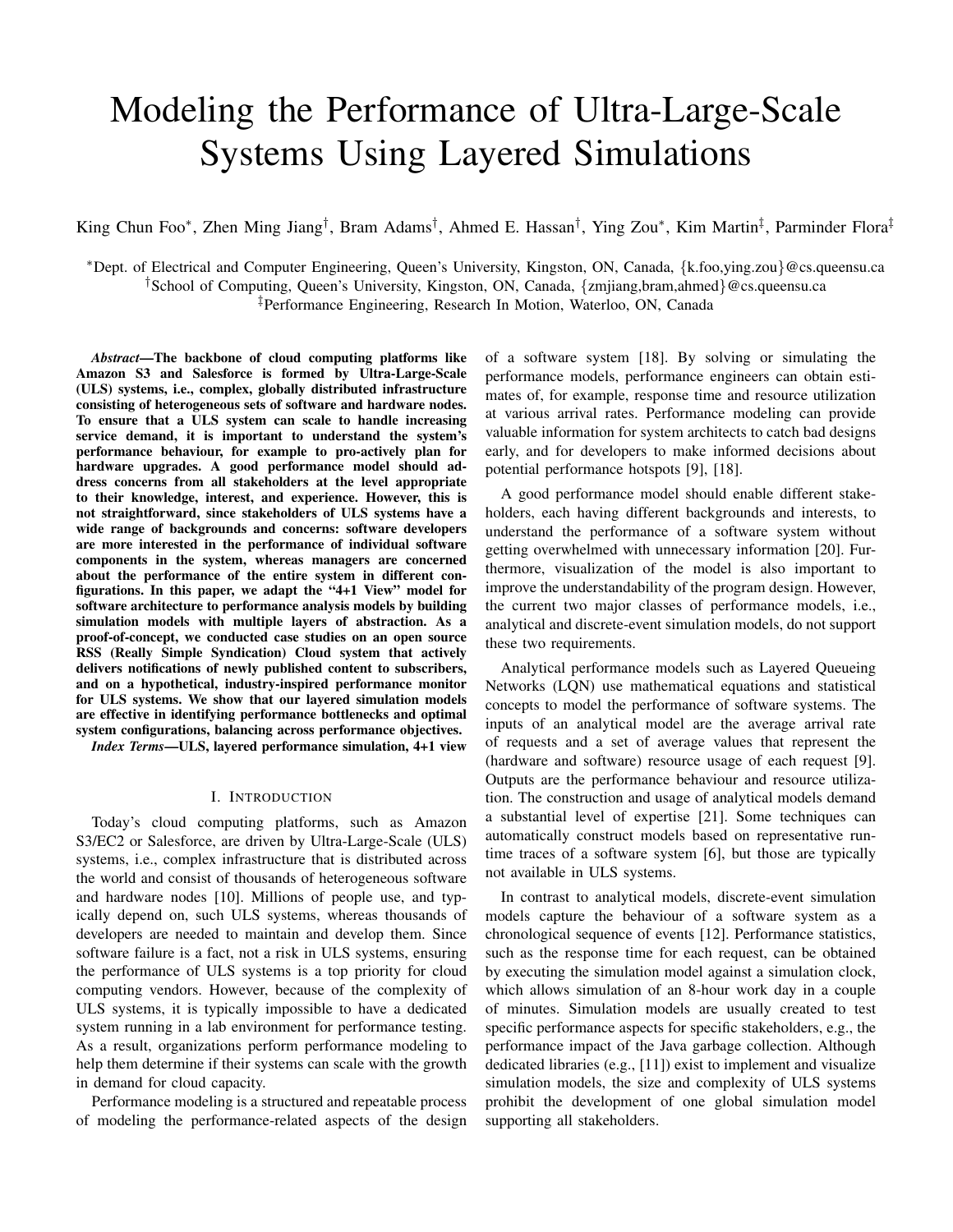

Fig. 1. The "4+1 View" model.

TABLE I PERFORMANCE CHARACTERISTICS OF STAKEHOLDERS.

| Stakeholder            | Performance Concerns                                  |
|------------------------|-------------------------------------------------------|
| End user               | Overall system performance for various configurations |
| Developer              | Organization and performance of system modules        |
| <b>System Engineer</b> | Hardware resource utilization of the system           |
| System Integrator      | Performance of high-level components                  |

In order to construct, in a systematic way, ULS simulation models that can address the performance concerns of multiple stakeholders of a cloud-based systems, we propose to incorporate the principles of the "4+1 View" Model for software architecture into layer-based simulation models. Similar to the "4+1 View" Model, our simulation model consists of multiple layers of different granularity, each targeting different performance concerns for different stakeholders. For example, system architects can use the model with rough estimates of resource requirements to evaluate different design options at the beginning of the development. Later on, performance analysts can use our layered simulation model with concrete resource consumption measurements to recommend optimal system configurations for different deployment scenarios.

Our main contributions are as follows:

- Our layered simulation models provide a clear separation of different aspects of a software system to aid stakeholders in understanding the performance of a system.
- We conducted two case studies to demonstrate the process of constructing layered simulation models, and to show that the models are useful in both discovering performance bottlenecks and selecting the optimal system configuration for ULS systems.

The paper is organized as follows. Section II reviews the "4+1 View" Model for software architecture from which our layered model is derived. Section III presents our layered models, whereas Section IV discusses their construction. Section V presents two case studies to demonstrate how to use layered simulation models to select optimal system configurations. Section VI discusses our approach and findings. Section VII presents related work and Section VIII concludes the paper.

# II. "4+1 VIEW" MODEL FOR SOFTWARE ARCHITECTURE

ULS systems forming the backbone of cloud computing infrastructure are often too complex to be represented by a single architectural diagram [3], [4]. Currently, a variety of

TABLE II MAPPING OF OUR SIMULATION MODELS TO THE "4+1 VIEW" MODEL.

| Stakeholder                                                | Layer in Our Model | "4+1 View" Model                 |
|------------------------------------------------------------|--------------------|----------------------------------|
| Architects, Managers<br>End users<br>Sales Representatives | World View Layer   | Logical View                     |
| Developers<br><b>System Integrators</b>                    | Component Layer    | Development View<br>Process View |
| <b>System Engineers</b>                                    | Physical Layer     | Physical View                    |
| All Stakeholders                                           | Scenario           | Scenario                         |

formalisms is available to model different aspects of a software system. For example, developers use UML class diagrams to document system functionality, while system integrators use UML activity diagrams to represent the system runtime behaviour. Each notation describes the parts of the system that are of particular interest to a stakeholder.

In order to maintain a complete description of a software system, Kruchten proposed the "4+1 View" model [7]. This model contains five concurrent views (Figure 1), each representing the viewpoint of a particular stakeholder:

- The logical view focuses on the functional requirements of a software system, and primarily targets the concerns of end users.
- The process view addresses the concerns of system integrators, who specialize in bringing together different components of a software system. This view concerns the run-time behaviour of the system, e.g., concurrency, performance, and scalability.
- The development view considers the organization of software modules and mainly targets the concerns of developers and software managers.
- The physical view illustrates the software system from a system engineer's perspective. This view describes how the software system is deployed and takes into account non-functional requirements such as reliability, availability and scalability.
- The "plus-one" view consists of a set of test cases and scenarios to show how the elements identified by the other four views work together. The plus-one view validates the software design.

Similar to software architecture, different stakeholders of a software system also have different performance concerns (Table I). For example, system engineers typically focus on optimal usage of the available hardware resources, whereas end users are interested in the general responsiveness of the system. A good simulation model should address each stakeholder's concerns separately, without overloading stakeholders with unnecessary details. Inspired by the "4+1 View" model, this paper proposes a software simulation model that decomposes the performance of a software system into a three-layer hierarchy, with an additional layer to describe the different usage scenarios.

# III. LAYERED SIMULATION MODEL

This section presents the concept of layered simulation models, whereas the next section discusses the construction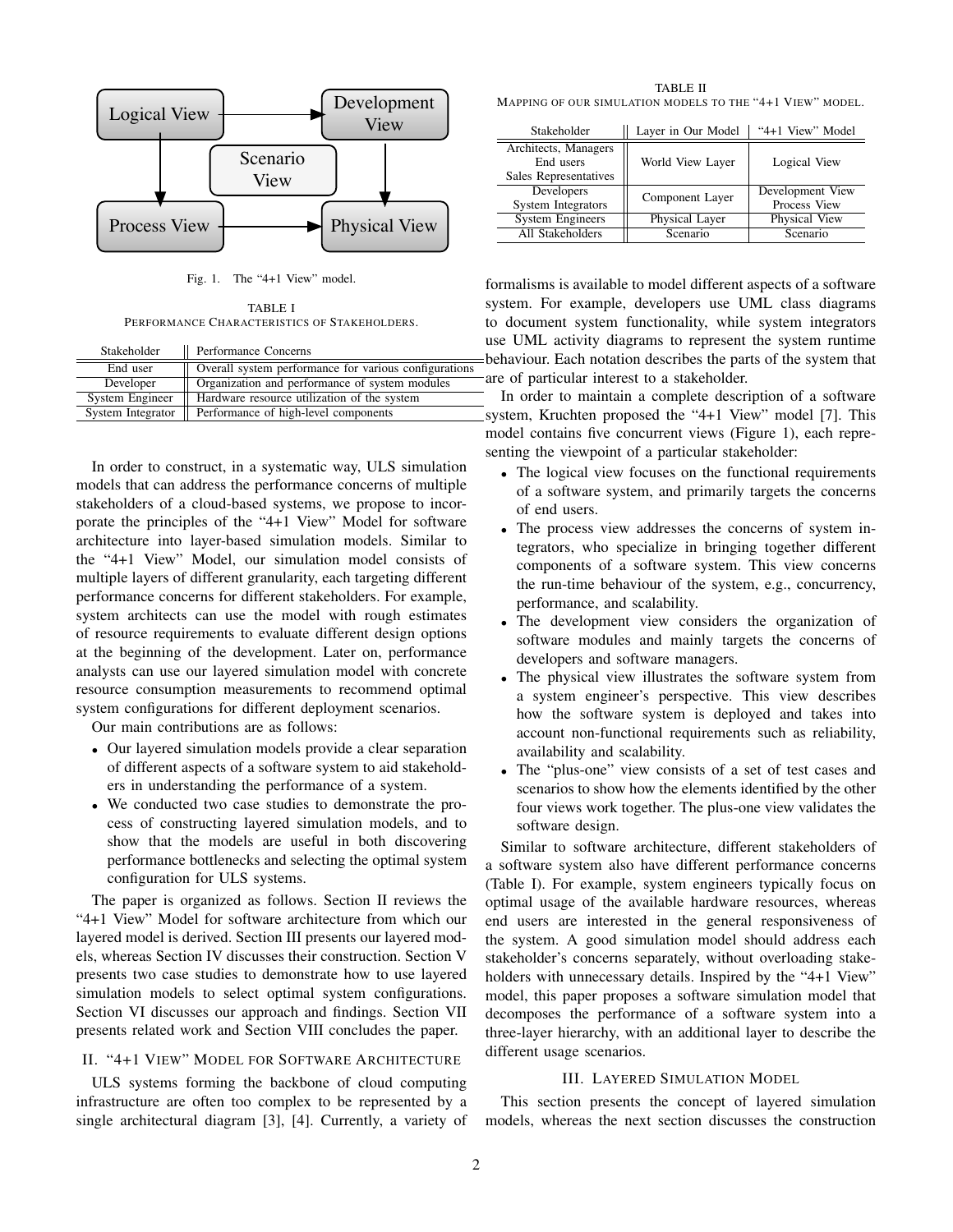TABLE III COMPONENTS AND CONNECTIONS IN FIGURE 2.

| Layer            | Component          | Connected to            |  |
|------------------|--------------------|-------------------------|--|
|                  | Users, blogs       | RSS server              |  |
| World view layer | RSS server         | Users, blogs            |  |
|                  | In/out queues      | Application logic       |  |
| Component layer  | Application logic  | In/out queues, Hardware |  |
|                  | Hardware           | Application logic       |  |
| Physical layer   | Hardware allocator | CPU, RAM, Disk          |  |
|                  | CPU, RAM, Disk     | Hardware allocator      |  |

of such models. As shown in Table II, each layer in a layered simulation model addresses the concerns of a group of stakeholders. The layers roughly correspond to the five views in the "4+1 View" model. The process and development views in the "4+1 View" are combined into a single layer (component layer) that captures the integration and performance of individual components in a software system.

System integrators can examine the dynamic aspects of the system by monitoring the communication between the simulated components of the system, even across different layers. The layers in our simulation model are linked to each other and can be constructed incrementally from high to low level of abstraction as details about the software become available. A partially complete model, e.g., a model that only contains high-level components such as databases and servers, can be used to guide the software design at the early stages of development. The following sections discuss in detail the purpose of each layer.

# *A. World View Layer*

The world view layer represents the high-level system components and their relations as a network of nodes and edges. This layer is the top and most abstract layer in our model. It addresses high-level, often business-oriented, concerns such as evaluating whether the current infrastructure of the software system can support the projected growth in the customer base.

Initially, each high-level component in the world view layer represents a place-holder for the logic that will be added by lower layers. Performance analysts can assign rough resource estimates to these place-holders for initial analysis. Later on, in a complete model, the world view layer can still be used to measure the performance impact of adding new nodes to a distributed system or to test different deployment scenarios, since it hides the details of the underlying layers while transparently leveraging the detailed performance logic of those layers (if available).

Figure 2 shows an example layered simulation model constructed for an RSS Cloud system. RSS [14] is a format for delivering frequently-updated content to subscribers. In an RSS Cloud system, an RSS server actively pushes notifications of new content to the users. Table III summarizes the different components in each layer and the connections between them.

Figure 2a shows the world view layer of the RSS Cloud system. The simulation model consists of three high-level components, i.e., the websites that publish personal journals (blogs), the users that subscribe to the blogs, and the RSS server through which each blog is connected to its users. The bidirectional arrows in Figure 2a depict the two-way communication between components.

## *B. Component Layer*

The component layer decomposes each high-level component defined in the world view layer into logical entities. Similar to the world view layer, the components and the communication between them are represented as a network of nodes and edges (Figure 2b).

For example, the RSS server in Figure 2a can be broken down into a number of components: the software component that represents the software logic, and the input and output queues that act as communication channels from the server to other high-level components defined in the world view layer. Performance analysts can define different processing requirements to each layer component, for instance the time required to process different types of service request, and the capacity of various logical resources, such as the thread pool and queues.

Developers can leverage the component layer to understand the communication patterns in a software system, to grasp the performance ramifications of handling different mixes of service request types, or to study the performance of different threading models. During the execution of a simulation model, performance analysts can temporarily stop the simulation program and examine internal information such as queue size or network bandwidth consumption.

# *C. Physical Layer*

The physical layer connects the logical components in the component layer to the underlying hardware resources. The physical layer mainly targets the concerns of system engineers. Figure 2c shows three hardware resources in the RSS server: CPU, Memory, and Disk. Performance analysts can specify the hardware resource requirements for each type of service request. For example, a request to submit a new blog post may consume 50 kilobyte of Memory while the request is being processed. Using the Physical Layer, system engineers can study the behaviour of resource utilization at different request rates. Furthermore, system engineers can use this view to determine the performance bottleneck of the system at higher request rates.

#### *D. Scenario Layer*

The scenario layer uses a set of test case scenarios to show how the elements defined in the three other layers work together. Scenarios from the end user's point of view include the different deployment scenarios and the composition of different types of service requests passed to the software system. For the example in Figure 2, one scenario could specify that there are four blogs connected to the RSS server, 50% of which are located in North America with an average bandwidth of 2 Megabit/second, and the rest are located in Europe with an average bandwidth of 1 Megabit/second. The scenarios define how the software components are deployed,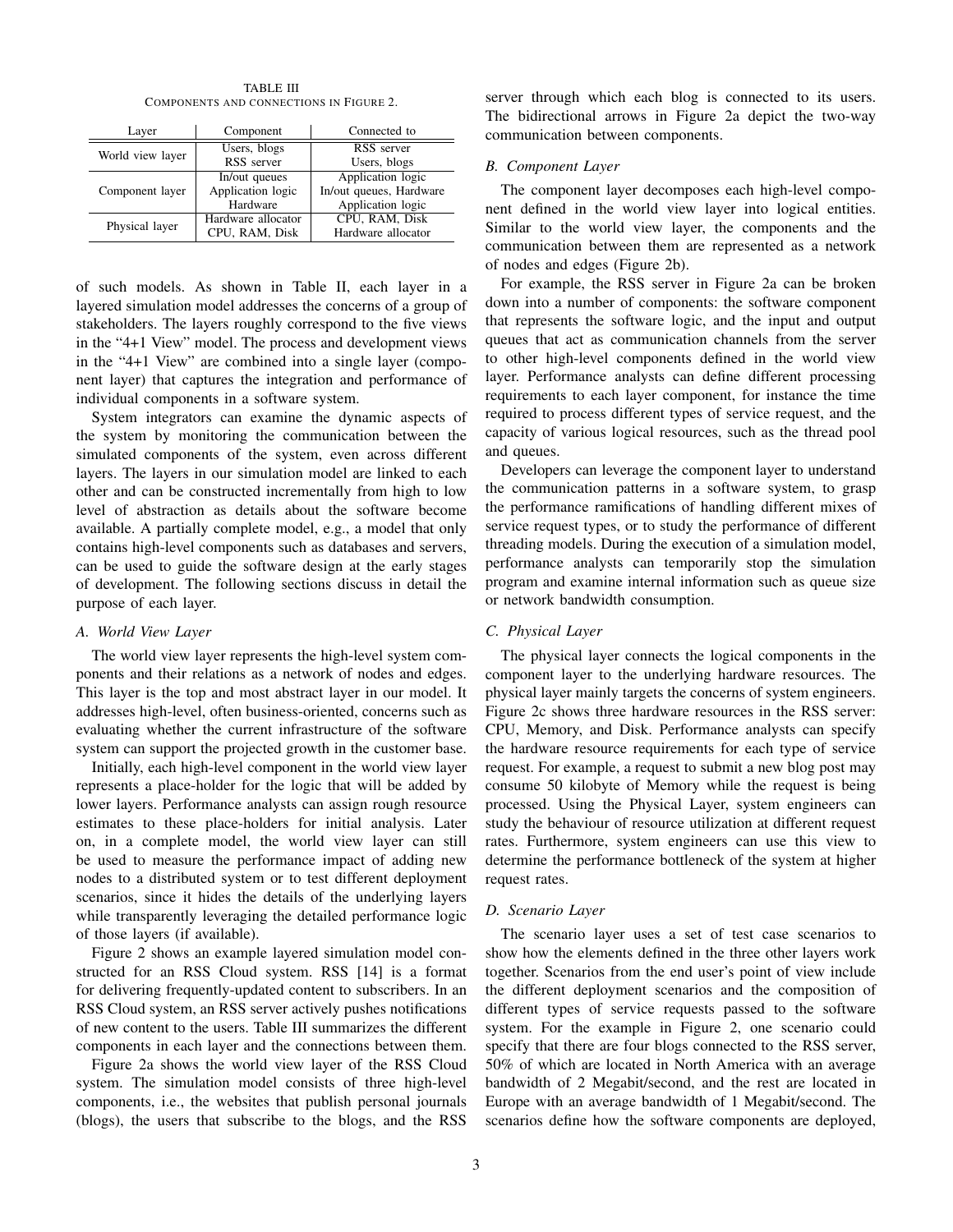

Fig. 2. Example Layered Simulation Model for an RSS Cloud Server.

and what workload is used in the simulation to estimate the system performance.

#### IV. MODEL CONSTRUCTION

The construction of a layered simulation model is an iterative process. The three layers in our proposed model can be constructed in a top-down fashion during different stages of the software development life cycle. For example, performance analysts would start with the world view layer to model the general deployment scenario of the software system. The world view layer can initially be constructed according to the system specification or to similar products in the market. Estimates of resource requirements are given to each high-level component. The partial simulation model is run with the request arrival rates that are either observed from similar systems or derived from existing benchmarking standards. Such a partial simulation model is similar to the Software Execution Model [18], [17], which is typically used in the early stages of software development, when only limited processing requirements are available. Similar to that kind of model, the accuracy of our partial simulation model should reflect the resource utilization and response time within 10% and 30% accuracy, respectively.

As more details become available, performance analysts can improve the simulation model by extending each highlevel component with the component and physical layers, and by giving better resource estimates for different request types. Such an incremental model building approach requires programming libraries that support modular development of simulation models. With such programming libraries, one can initially use place-holders to represent high-level components. As more details become available, each place-holder can be expanded to model the logical and hardware resources.

All layers of the model are interconnected. As a request flows through the model, the request is passed between the layers transparently. For example in Figure 2, a request is first generated by a blog and passed to the internal components that make up the RSS server. The left- and right-most arrows in Figure 2b represent the incoming and outgoing ports of the RSS server for communication with other high-level components, such as the blogs and users.

### V. CASE STUDIES

We conducted two separate case studies using our layered simulation models. In the first case study, we demonstrate (1) the construction of a layered simulation model for an RSS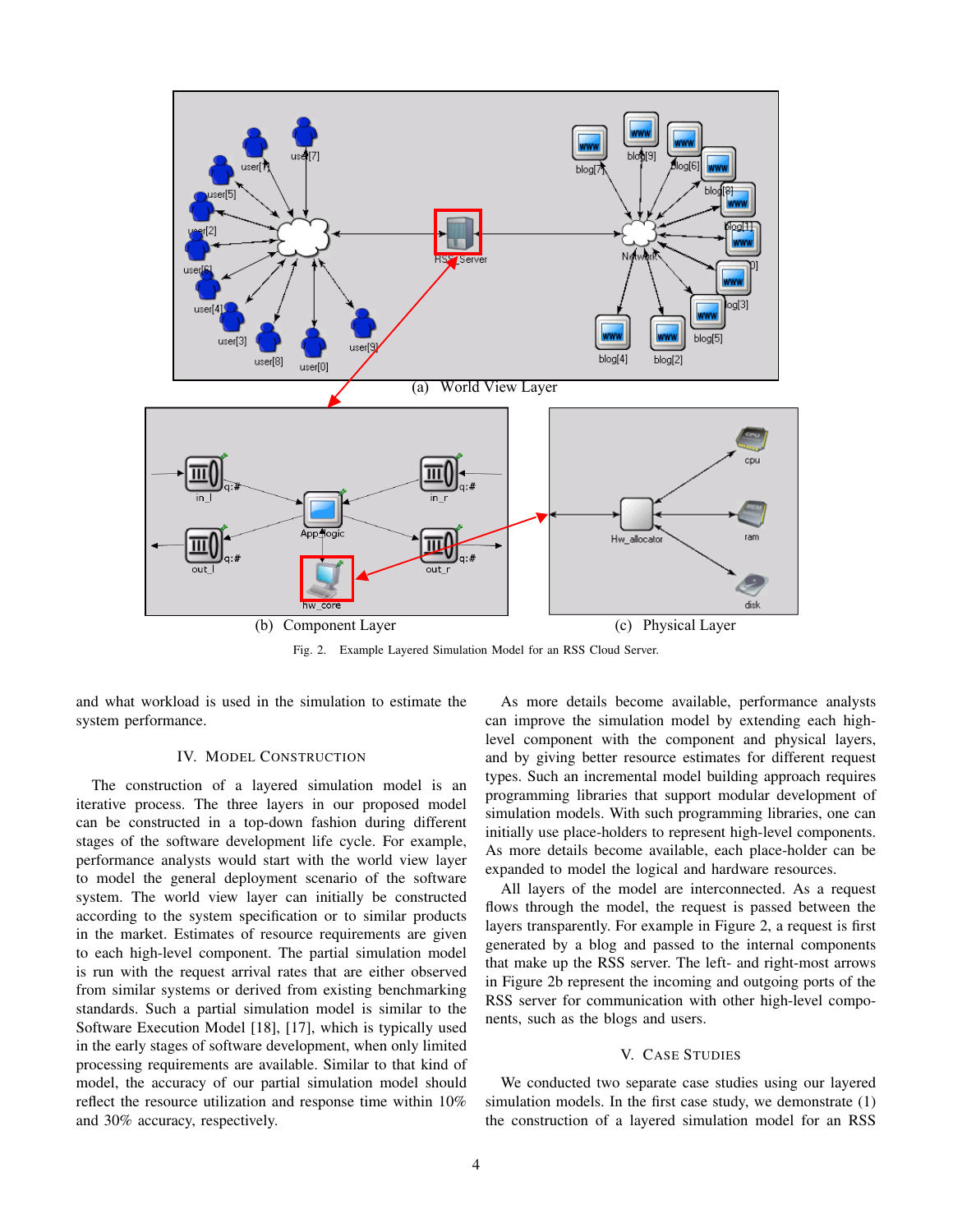Cloud system and (2) how performance data can be extracted from the model. In the second case study, we show how our layer-based simulation model can be used to detect problems in ULS systems by helping to evaluate different design options.

To build our layered simulation models, we use the OM-Net++ framework [11]. OMNet++'s compound modules provide the run-time infrastructure to perform discrete event simulation and the means to implement the three hierarchical layers in our model. Each layer of a software system comprises a collection of entities. Each entity contains a set of state variables to reflect the properties of the entity at any point in time during the simulation. The collection of state variables from all entities represents the overall state of the system.

#### *Case Study 1: Modeling an RSS Cloud*

In this case study, we demonstrate the process of constructing a simulation model for the RSS cloud system in Figure 2. We use the performance information obtained from our simulation model to determine the performance bottlenecks. A performance bottleneck is a phenomenon where the performance of the entire system is limited by a single component. For example, if a server CPU would be the performance bottleneck, the notification request rate may overwhelm that server's CPU capacity, resulting in a continuous growth of the request buffer usage. As a result, the average response time and throughput in the system would suffer.

*1) System Description:* In order to model an RSS cloud, we need to better understand the RSS communication protocol. The RSS protocol is heavily used by blogging service providers such as Wordpress.com [23] to publish new web content. The traditional "pull" mechanism used by RSS readers periodically queries the RSS server for updates of a specific feed. The pull mechanism introduces latency between the publication of new content and the reception of this content by the RSS readers. To eliminate the latency introduced by pulling, the RSS cloud  $[15]$  – an extension to RSS – actively delivers notifications of newly published items to feed subscribers. This mechanism is known as "push".

Because the RSS cloud requires the hosting server to actively send notifications for each new item, the push mechanism puts a heavy resource requirement on the blogging service provider's infrastructure. For example, each time new content is published, the hosting server must initiate a separate connection to each subscriber to send a notification. For a service provider hosting hundreds of thousands of blogs with possibly millions of subscribers, the resource requirements of sending notifications would potentially exceed the available capacity. Furthermore, the large number of notifications may overwhelm online feed aggregator services such as Google Reader [5] that automatically download feed content for hundreds of thousands of users. The sections below document our experience of constructing a layered simulation model for the RSS cloud.

*2) World View Layer of the RSS Cloud System:* Figure 2a shows the world view layer for the simulation model of the RSS cloud. In this layer, the service provider, which supports the RSS cloud extension, connects the various blogs to the subscribing users. When new content is published, the service provider will send a fixed-size (e.g., 5 kilobyte) notification to all subscribers. To simplify our simulation, we vary the number of subscribers in a normally distributed fashion around a mean of 20 subscribers per feed.

To ensure reliability, subscribers acknowledge to the RSS server the reception of the content update notification. To monitor the delivery of the notification, the RSS server uses an internal timer. If an acknowledgment is not received before the timer expires, the RSS server assumes that the message is lost and will automatically resend the notification until the maximum number of resends for a subscriber is reached.

The network connections between all entities are characterized by two parameters: bandwidth and latency. We vary these two parameters to model a realistic environment where subscribers and blogs are globally distributed.

*3) Component Layer of the RSS Cloud System:* Figure 2b shows the component layer of the RSS server. The RSS server has four major logical components: two pairs of IN and OUT queues that buffer the communication between the subscribers and the blogs, the "app logic" component, which abstracts away the system logic of the RSS server, and the "hw\_core" component, which represents the physical hardware platform on which the RSS server resides.

Two types of resources are required to process a notification in the RSS Cloud system:

- Logical resources In our simulation model, there is one logical resource, i.e., the thread pool in the RSS server. The threads in this pool will process each notification request. If all threads in the pool are busy, the request will wait in the buffer of the input queue until a thread becomes available.
- Hardware resources Each notification request received from the blog will consume a specific number of units from each hardware resource. If all resources are used up, the request will wait in the buffer until the required resources become available.

The overall resident time of a notification request in the RSS server is the sum of the wait time in the RSS server's queue for acquiring the resources and the processing time required by the RSS server.

*4) Physical Layer of the RSS Cloud System:* Figure 2c shows the hardware platform of the RSS server. In our simulation, we assume that each notification request will compete for three physical resources: CPU, disk and memory. Each request will require a certain number of units from each resource while the request is being processed. For example, we can specify in the simulation that our RSS server has access to 1 gigabyte of memory, and that each notification will hold 50 kilobyte of memory when it is being processed. The resources are released when the request is serviced.

*5) Model Validation:* To ensure that the simulation model is specified correctly, we tested our model with a simplified use case where only one blog and one user are connected to the RSS server. In the test, all requests generated by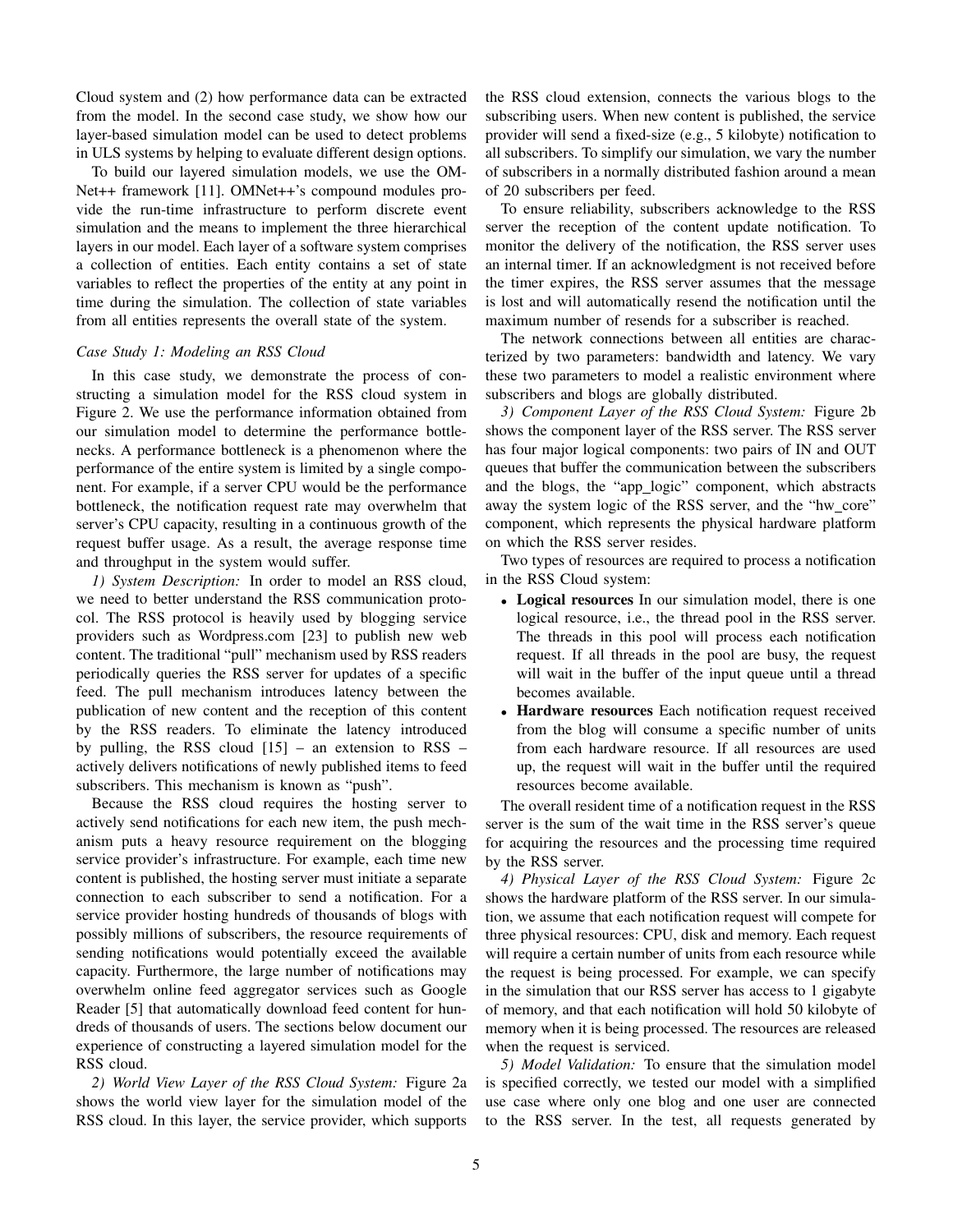TABLE IV PROCESSING REQUIREMENTS FOR AN RSS NOTIFICATION.





Fig. 3. Throughput of the RSS server at various request arrival rates (world layer).

the blog component are serviced by the RSS server and subsequently received by the subscriber. Through visualization of the simulation and detailed traces, we are able to verify the timing of the requests as they propagate through the components in the different layers of our model.

*6) Performance Bottleneck Identification:* The core task of performance analysts is to determine if changes in the design of a software system would result in performance regressions, and whether or not such regressions would lead to performance bottlenecks. Here we show how layered simulation models are able to support performance analysts in these tasks.

We manually specify the resource requirements for processing an RSS notification request (Table IV), then examine the RSS server performance by varying the notification request arrival rate (but keeping it steady stream). Requests sent from the blogs to the RSS server are initially stored in the request buffer. Depending on whether or not the RSS server has enough resources (e.g., CPU, RAM, and a free thread) available, a thread will pick up the request from the buffer and allocate the required resources. Each request is processed for 2 simulated seconds during which all allocated resources are blocked by the thread. When the thread has processed the request, all previously allocated resources are released. The thread that has just been freed will pick up the next message in the request buffer.

To avoid random noise and fluctuations, we ran 10 simulations, each simulating one hour of operation with arrival rates ranging from 5 to 25 requests per second. During these simulations, we collected various statistics from different layers of the simulation model (Figures 3 to 5), such as throughput and response time of the world view layer, number of threads used in the component layer, and CPU and RAM



Fig. 4. Response time of the RSS server at various request arrival rates (world layer).



Fig. 5. Resource utilization of the RSS server at various request arrival rates (physical layer).

utilization of the physical layer.

As evident from Figures 3 and 4, the system throughput and response time both degrade at 17 requests/second. In order to determine the bottleneck responsible for this, we examine statistics of resource utilizations (thread, CPU, and RAM) collected at the component and physical layers. Figure 5 shows that the CPU reaches 100% utilization at 17 requests/second while the thread and RAM utilizations are below 50%.

A request is only processed if all required resources can be allocated at once. If the CPU does not have enough capacity to serve a request, the request will wait in the buffer until the CPU becomes available, regardless of the availability of other resources. In other words, the CPU prevents other resources from being fully used and is therefore the performance bottleneck of the system. To ensure that the system can handle future growth of request arrival rate, system engineers should focus on CPU usage, for example by upgrading the CPUs or increasing the number of CPUs.

This case study has shown that a layered simulation model focusing on different stakeholders is able to identify performance bottlenecks in complex software systems.

## *Case Study 2: Evaluating Changes to System Design*

As the demand for services increases, organizations examine different options to increase the performance of their systems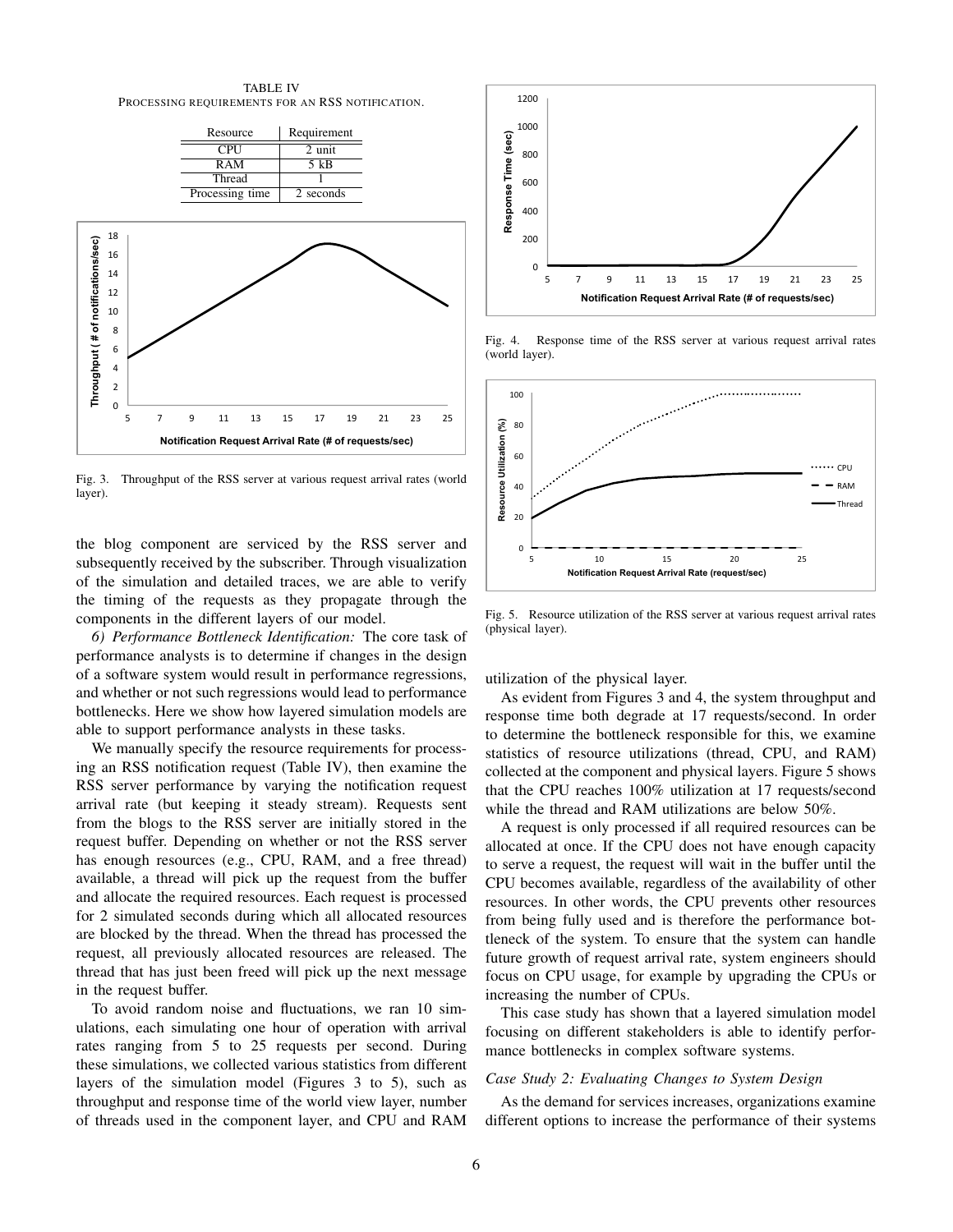TABLE V PERFORMANCE DATA COLLECTED PER LAYER.

| Layers           | Performance Data                 |
|------------------|----------------------------------|
| World view layer | Response time, Transmission Cost |
| Component layer  | Thread Utilization               |
| Physical layer   | CPU and RAM utilization          |

to cope with the high volumes of workload. In this case study, we use our simulation model to evaluate the performance benefits of migrating a centralized performance monitor for ULS systems to a distributed architecture. Since the performance of distributed systems is highly dependent on the configuration, the performance analyst should first determine which configuration of the distributed system provides the best performance.

*1) System Description:* Performance monitors are used to detect problems in the services provided by a ULS system. Such systems distribute computational units around the world to keep servers geographically close to the users. In the original design, one performance monitor would periodically collect performance data from each computational unit directly. While it is easy to administer, this centralized design has heavy resource requirements.

In a distributed design, each computational unit is connected to a local monitoring agent as shown in Figure 6. The local monitoring agents periodically collect, compress and upload the performance data to a central monitor for analysis. The central monitor may occasionally send back an updated set of monitoring policies to the local agents.

There are two major challenges involved with monitoring ULS systems:

- Communication latency ULS systems are decentralized around the world. Due to the large physical distances between the nodes and the central monitor, the performance data may not reflect the current state by the time the data is received by the central monitor.
- Financial cost of data transmission Depending on the frequency with which the performance data is sent, the cost of data transmission may be prohibitively high for ULS systems with many nodes deployed across the globe.

*2) Simulation Model:* Figure 6 shows the world view layer of the simulation model for the industry-inspired performance monitor used in our case study. The local monitoring agents and the central monitor are modeled using the same architecture as the RSS server (Figure 2).

Our simulation model has two tuneable parameters:

- Data collection frequency The rate at which local monitoring agents collect performance data from their respective computational units.
- Data broadcast period The amount of time an agent would wait between each successive upload of performance data. Data collected by the agents is first stored locally. When the send timer fires, all stored data is uploaded to the central monitor.

We conducted a series of simulated runs with 15 combi-

TABLE VI CATEGORIZATION OF CPU UTILIZATION.

| CPU Util.      | Low    | ЭK        | High      | Very High |
|----------------|--------|-----------|-----------|-----------|
| Range $(s)$    | $<$ 30 | $30 - 60$ | $60 - 75$ |           |
| Discretization | 0.25   |           |           |           |

TABLE VII CATEGORIZATION OF RAM UTILIZATION.

| <b>RAM Util</b> | Low  |           | Hioh | High<br>Verv |
|-----------------|------|-----------|------|--------------|
| Range $(\%)$    | < 25 | $25 - 50$ | -60  | 60           |
| Discretization  |      |           |      |              |

nations of collection frequencies (0.1, 0.2, and 0.3 times per second) and broadcast periods  $(1, 3, 5, 7, 1)$  and 9 seconds). Each of the 15 runs simulates an eight-hour workday. Each data collection consumes on average 30 Megabyte of memory and 10 CPU units, and lasts for 3 simulated seconds. Table V shows for each layer the performance data collected during a simulation run.

*3) Evaluation of Configurations:* In this section, we show that, by considering the performance data from all three layers, we are able to select a configuration that leads to a balance of three important aspects: cost, performance, and resource consumption. For this, we define a score to rank configurations according to multiple performance objectives.

Configuration Score We use the concept of configuration score to evaluate a given configuration of performance counters. This score needs to take into account that some counters are perceived by stakeholders in a fuzzy manner. For example, the difference between a CPU utilization of 20% and 25% is hard to observe and hence does not really matter. On the other hand, counters such as the response time and dollar cost are usually perceived by customers in a crisp way.

To account for the fuzziness of counter perception, we discretize the fuzzy counter values into discrete levels, where each level is ranked by a number between 0 and 1 according to stakeholder perception. Tables VI and VII show the categorization for CPU and RAM utilizations, respectively. For counters perceived in a crisp way (e.g., response time and cost), we use the original counter values.

The configuration score is calculated as the product of the discretized or crisp counter values of a configuration. As a simplified example, if a given configuration exhibits an average response time of 5.61 seconds, consumes on average 46% of the central monitor CPU, and has a cost of \$10, then the score of this configuration would be calculated as follows (taking into account the discretization levels of CPU Utilization in Table VI):

| $Response time = 5.61 seconds$           |                                                        |
|------------------------------------------|--------------------------------------------------------|
| $Cost = $10$                             |                                                        |
| CPU Utilization = $46\% \rightarrow 0.5$ |                                                        |
|                                          |                                                        |
|                                          | $\Rightarrow Score = 5.61 \times 10 \times 0.5 = 28.1$ |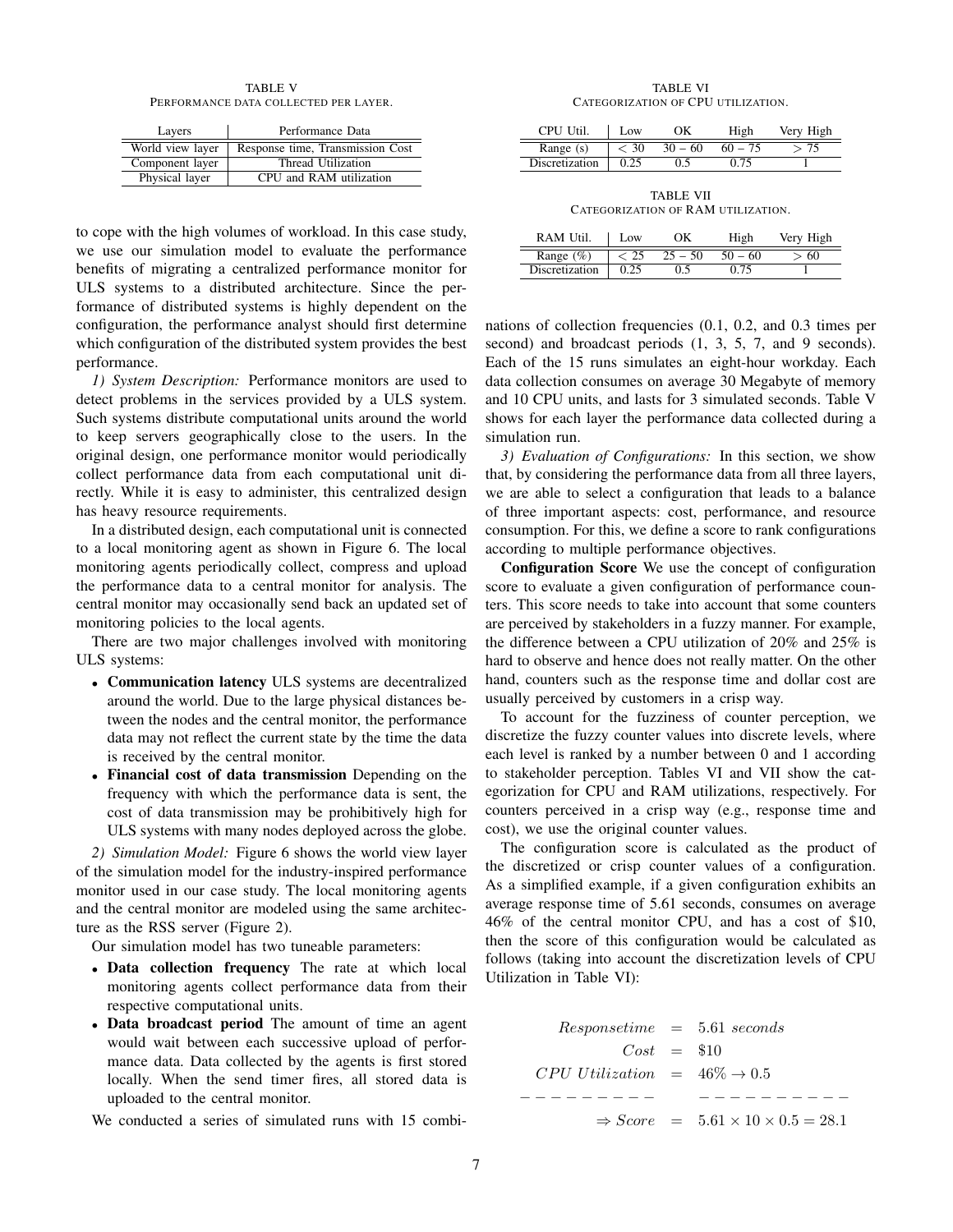

Fig. 6. World view layer of the performance monitor for ULS systems.

|                                                                           | <b>TABLE VIII</b> |  |
|---------------------------------------------------------------------------|-------------------|--|
| SIMULATION RESULTS FOR THE DISTRIBUTED DESIGN OF THE PERFORMANCE MONITOR. |                   |  |

| Data Collection | Layers     | Data Broadcast | Response time (s) | Cost per           | Central Monitor     | Central Monitor   | Central Monitor   |
|-----------------|------------|----------------|-------------------|--------------------|---------------------|-------------------|-------------------|
| Frequency (Hz)  |            | Period (s)     |                   | transmission $($ ) | Thread Util. $(\%)$ | CPU Util. $(\% )$ | RAM Util. $(\% )$ |
|                 | World View |                | 6.8               | 5.0                | 1.6                 | 15.6              | 6.1               |
| 0.1             | Component  |                | 6.8               | 5.0                | 1.6                 | 15.6              | 6.1               |
|                 | Physical   |                | 6.8               | 5.0                | 1.6                 | 15.6              | 6.1               |
|                 | World View |                | 7.7               | 5.0                | 4.0                 | 40.3              | 15.7              |
| 0.2             | Component  |                | 7.7               | 5.0                | 4.0                 | 40.3              | 15.7              |
|                 | Physical   |                | 8.9               | 5.3                | 2.3                 | 23.4              | 9.2               |
|                 | World View |                | 8.9               | 5.0                | 6.4                 | 64.4              | 25.3              |
| 0.3             | Component  |                | 8.9               | 5.0                | 6.4                 | 64.4              | 25.3              |
|                 | Physical   |                | 9.2               | 5.0                | 5.6                 | 56.0              | 21.9              |

Choosing the Optimal Configuration Since we aim to minimize resource consumption, response time and cost, the configuration that has the lowest score gives the best overall performance. Table VIII shows, for each data collection frequency, the three optimal configurations considering the performance data visible up to the designated layer in the second column. For example, we calculate the score of a configuration at the world view layer by multiplying the response time and the cost. If we are to calculate the score at the physical layer level, we would take the product of all five variables (response time, cost, thread, CPU and RAM utilizations). By doing this, we can determine whether early performance modeling by the world view layer stakeholders (Table II) is effective at picking the best configuration.

At the lowest data collection frequency (0.1 Hz), the optimal configuration can indeed be determined using the world view layer alone, since it picks the same configuration as the other two layers. This effect is explained by the fact that the system is only slightly loaded and the counters collected in the component and physical layers only exhibit small variations, e.g., RAM utilization ranges between 3% to 6%. As a result, all low level counters are discretized to the same range, diminishing the effect of these low level counters in the score calculation. Our discretization approach effectively hides the small variations of the performance counter that are insignificant in terms of stakeholder experience.

As the data collection frequency increases and more layers are being considered, our ranking algorithm outputs configurations that balance between cost, performance and resource consumption. For example, at the collection frequency of 0.3 Hz, the configuration selected by considering data collected up to the physical layers reduces the CPU utilization from 64.4% to 56% in a tradeoff of 0.3s increase of response time, while maintaining the same cost. In all our experiments, the world view layer performs at least as good as the component layer.

*4) Evaluation of the Migration to a Distributed Architecture:* Table IX shows the simulation result for the original design of the performance monitor at various data collection frequencies. Comparing to our distributed design (Table VIII), the original design, while providing better response time, consumes more hardware (e.g., CPU and RAM) and logical (e.g., thread) resources. At the collection frequency of 0.3 Hz,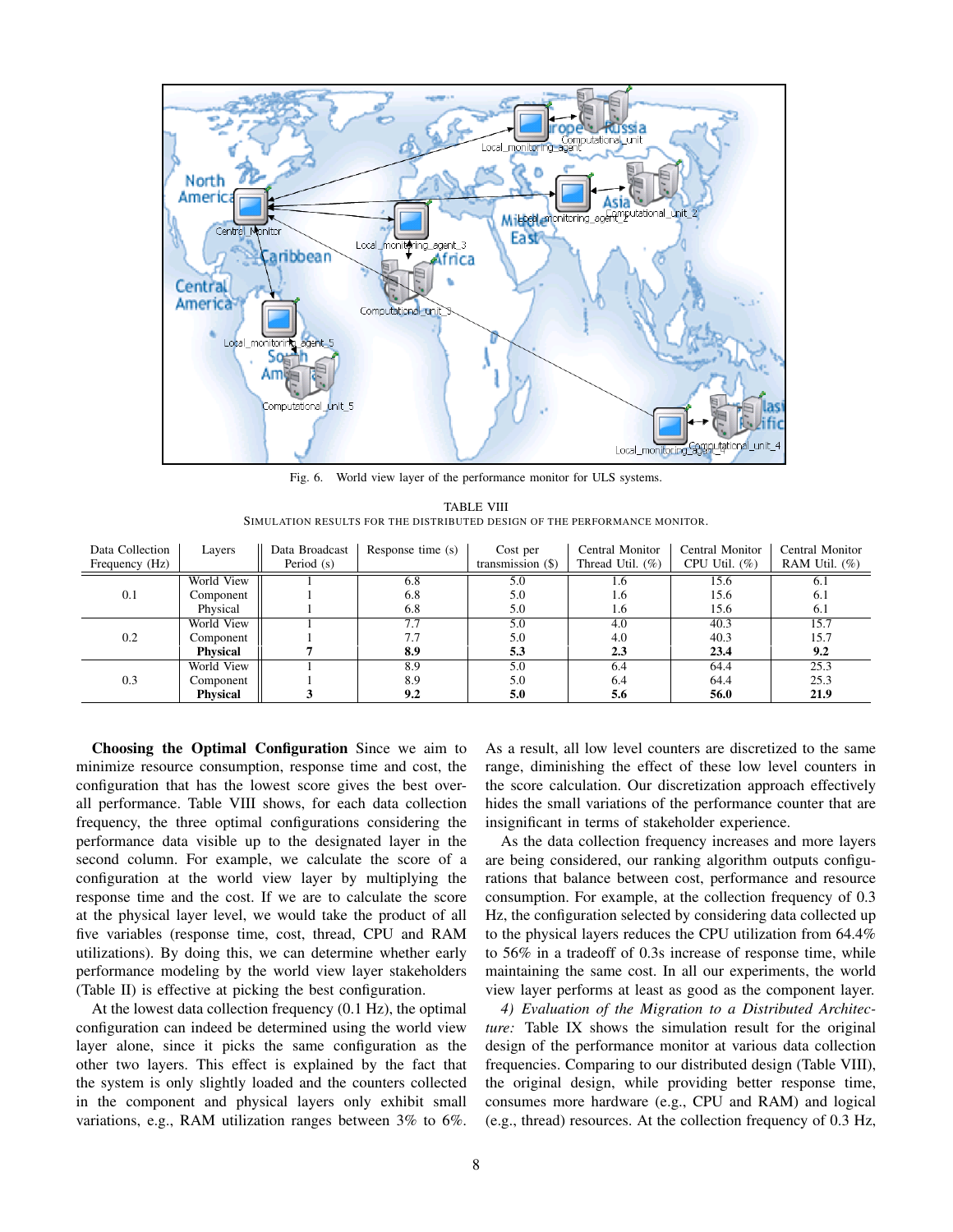TABLE IX SIMULATION RESULTS FOR THE ORIGINAL DESIGN OF THE PERFORMANCE MONITOR.

| Data Collection | Response time (s) | Cost per           | Central Monitor      | Central Monitor   | Central Monitor   |
|-----------------|-------------------|--------------------|----------------------|-------------------|-------------------|
| Frequency (Hz)  |                   | transmission $(S)$ | Thread Util. $(\% )$ | CPU Util. $(\% )$ | RAM Util. $(\% )$ |
|                 |                   |                    | 31.0                 | 42.6              |                   |
|                 |                   |                    | 43.7                 | 68.2              | 47.6              |
|                 | 0.4               |                    | 60.2                 | 86.6              | 59.2              |

the CPU of the central monitor is close to running at its full capacity, which will likely result in system instability. Moreover, while the original design has lower cost per transmission, the performance data in the original design is transmitted more frequently due to the absence of a local batching mechanism provided by the local monitoring agent. As a result, the overall cost for monitoring all computational units would increase in the original design compared to the distributed design.

In this case study, we demonstrated the usefulness of our layered simulation model in evaluating the different design options for the performance monitor. Furthermore, we show that configurations selected by analyzing information from the top level can provide a good estimation of resource consumption. As more information from different layers is supplied, our ranking algorithm is able to select configurations that balance between cost, performance, and resource consumption.

# VI. DISCUSSION

In this section, we discuss how our simulation models can be updated over time and what the major limitations of our approach are.

## *A. Updating the Simulation Model to Reflect System Changes*

In discrete-event simulations, system components react based on received messages. Therefore, performance analysts can model the system's behaviour by specifying the state a component should be in when a specific message is received. For example, to simulate the time required to process an RSS notification request, performance analysts can specify that the RSS server would hold each request for 2 simulated seconds before forwarding the notification to subscribers. Performance analysts do not need to know the low-level programming details when constructing the model, which drastically reduces the modeling effort.

To update a model constructed for a previous release of a software system to a new version, the resource requirements of the configuration need to be updated. Furthermore, new system behaviour can be introduced into the model by adding new message types and their corresponding behaviour in the simulation code. Once the modified model reflects the new configuration and behaviour, new simulation runs can be performed.

#### *B. Capturing Resource Requirements*

Correct resource requirements are essential in deriving useful performance conclusions from a simulation model. To ensure that the simulation model accurately reflects the performance of the final system, resource requirements should be validated as information becomes available throughout development. Due to the lack of access to production data, we could only estimate a list of resources and processing requirements in our case studies.

#### VII. RELATED WORK

We discuss four areas of related work: approaches to construct multi-view models, approaches to apply performance modeling at each stage of development, and approaches to create analytical and simulation models.

Multi-View Models Kruchten et al. proposed the wellknown "4+1 View" model to describe the different aspects of software architectures [7]. The "4+1 View" model focuses on supporting software architecture understanding for different stakeholders. Our simulation model, on the other hand, focuses on modeling system performance for different stakeholders.

Woodside proposed a Three-View Model for performance analysis of concurrent software [20]. The three views in Woodside's model are drawn from existing analytical techniques and are connected by a "core model" that applies the results of one analytical view to the input of another. Our approach is different from Woodside's Three-View Model, since our models are based on simulation models and do not require a "core model". Each layer in the simulation model is built on top of each other, tied together by test case scenarios.

Incremental Performance Models Performance modeling can be started at the early stage of software development. Smith et al. proposed a technique to create simple models such as a System Execution Model from usage scenarios with estimates of resource requirements in the beginning of software development [17], [19]. At a later stage, more accurate models such as LQN can be built as more information becomes available. Our model avoids the use of different techniques at different stages in the development, while detailed logic and resource requirements can be added to the simulation model as more information becomes available.

Another notable work in this area is the work on run-time performance control (e.g., [25]). Initially, there is no sufficient run-time information available about the software system. Hence, the models used to control the performance of the software system can only use statically available information. Once execution starts, more information becomes available, with which the initial models can be iteratively refined to converge to a more accurate model. Similar to this work, our layered models start out with incomplete information at the world view layer, before being refined based on more accurate lower-layer information.